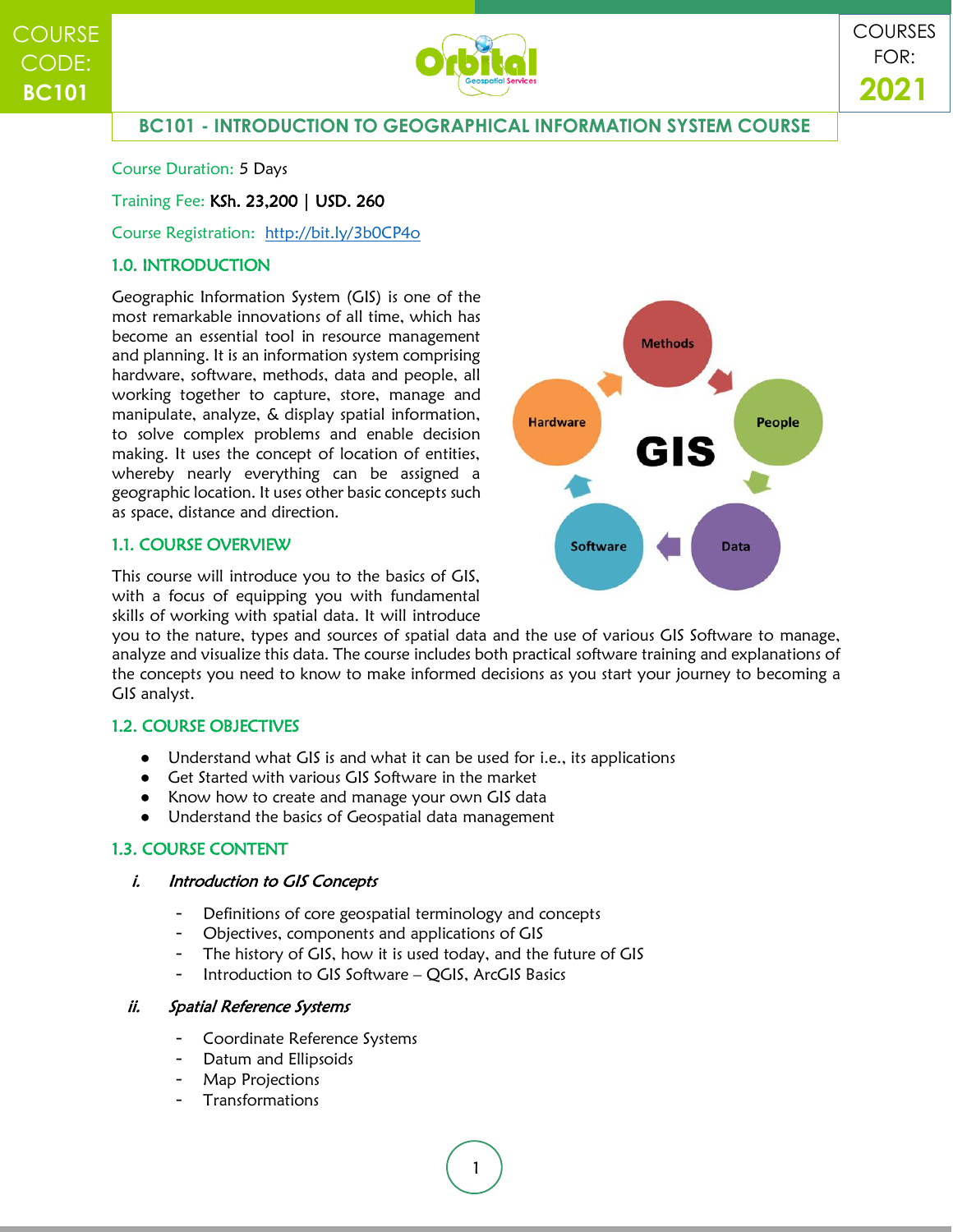

#### iii. Nature of GIS Data

- Data types and models
- Data Characteristics & metadata
- Feature representation in GIS
- GIS data sources
- Data Capture
- A shapefile and Feature class
- Data Editing
- Geo-referencing
- Digitizing in GIS
- Spatial and Attribute Data

#### iv. Geospatial Data Management

- GIS Data File Formats
- The Geodatabases: Features and Design
- File Geodatabases, Personal Geodatabases,
- Introduction to GIS database (Microsoft SQL), functions and applications
- Maintaining spatial and attribute data integrity using subtypes
- Performing GIS data validation
- Updating and managing the GIS databases

#### v. Geospatial Analysis

- Introduction to raster data Analysis; Extraction, Digital Elevation Models, Classification, etc.
- Introduction to vector data Analysis; Buffering, Clipping, etc.

#### 1.5. EXPECTED LEARNING OUTCOMES

At the end of this course, learners should;

- i. Have an understanding of what GIS is (Can you explain it to a fifth grader?)
- ii. Have a basic understanding on the operation of ArcGIS and QGIS
- iii. Be able to collect data from the field in real time, or from the internet and other sources
- iv. Be able to import data into GIS software and perform basic spatial analysis

## 1.6. TRAINING MATERIALS/SOFTWARE

- A laptop/PC;
- ArcGIS Desktop;
- Quantum GIS.

## 1.7. WHO SHOULD ATTEND?

Anyone who wants to learn about mapping and GIS including;

- GIS/Geospatial Students;
- Urban/Spatial Planning Professionals;
- Regional Planning;
- UN Bodies e.g., UNHABITAT, UN;
- Ministry of Urban Development;
- Urban Transport Sector;
- Academic Institutions.